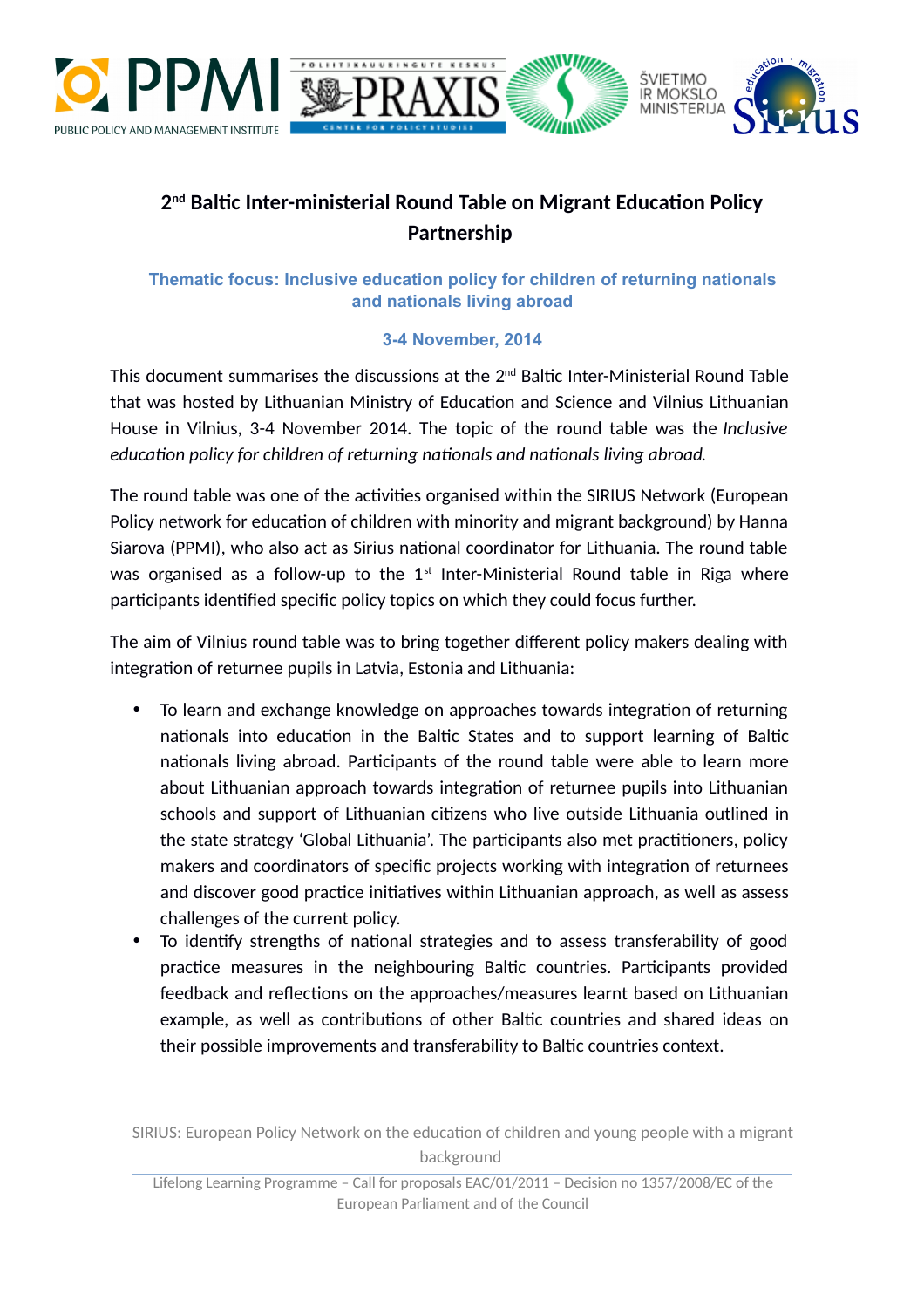



ŜVIETIMO **IR MOKSLO** 

The round table discussion was also an important contribution to the finalisation of policy paper on education of children with a migrant background in the Baltic States which was released in the second half of November this year (2014).

The round table consisted of three sessions. All sessions were moderated by Hanna Siarova (PPMI).

**Session 1** *(Nov 3, 14.00 – 15.30)***: Presentations**

The first session aimed to introduce to the participants the Lithuanian approach towards education of children of returning nationals and nationals living abroad, as well as current gaps and challenges of its implementation.

At the beginning of the first session, Mrs Virginija Rinkevičienė, the head of the Division of Lithuanians living abroad, welcomed the participants and introduced them the division and the topic.

Following Virginija's welcoming words, Ms Hanna Siarova introduced the Sirius network and the rationale and background of the organisation of the  $2<sup>nd</sup>$  Inter-Ministerial Round table (see presentation), as well as introduced the speakers and focus of the next presentations contributing to the understanding of Lithuanian approach towards returnees.

*Ms Gintė Damušis, Director, Department of Lithuanians Living Abroad, Lithuanian Ministry of Foreign Affairs - 'Diaspora policy in Lithuania: building bridges and new connections'*

Ms Gintė Damušis talked about Global Lithuania strategy, which aims at optimising Lithuanian diaspora policy. Global Lithuania Strategy focuses on maintaining ties with Lithuanians living abroad, and through this preserving Lithuanian identity, which is crucial for their re-integration back into Lithuanian society upon their decision to return. The strategy was also a good tool to make different agencies within Lithuania and abroad working together towards achievement of one common goal. The main target audiences of the programme are professionals and entrepreneurs (to maintain economic ties and encourage investment into Lithuania), Lithuanian communities and organisations (to promote culture and language investment and trade, tourism, scientific and other

SIRIUS: European Policy Network on the education of children and young people with a migrant background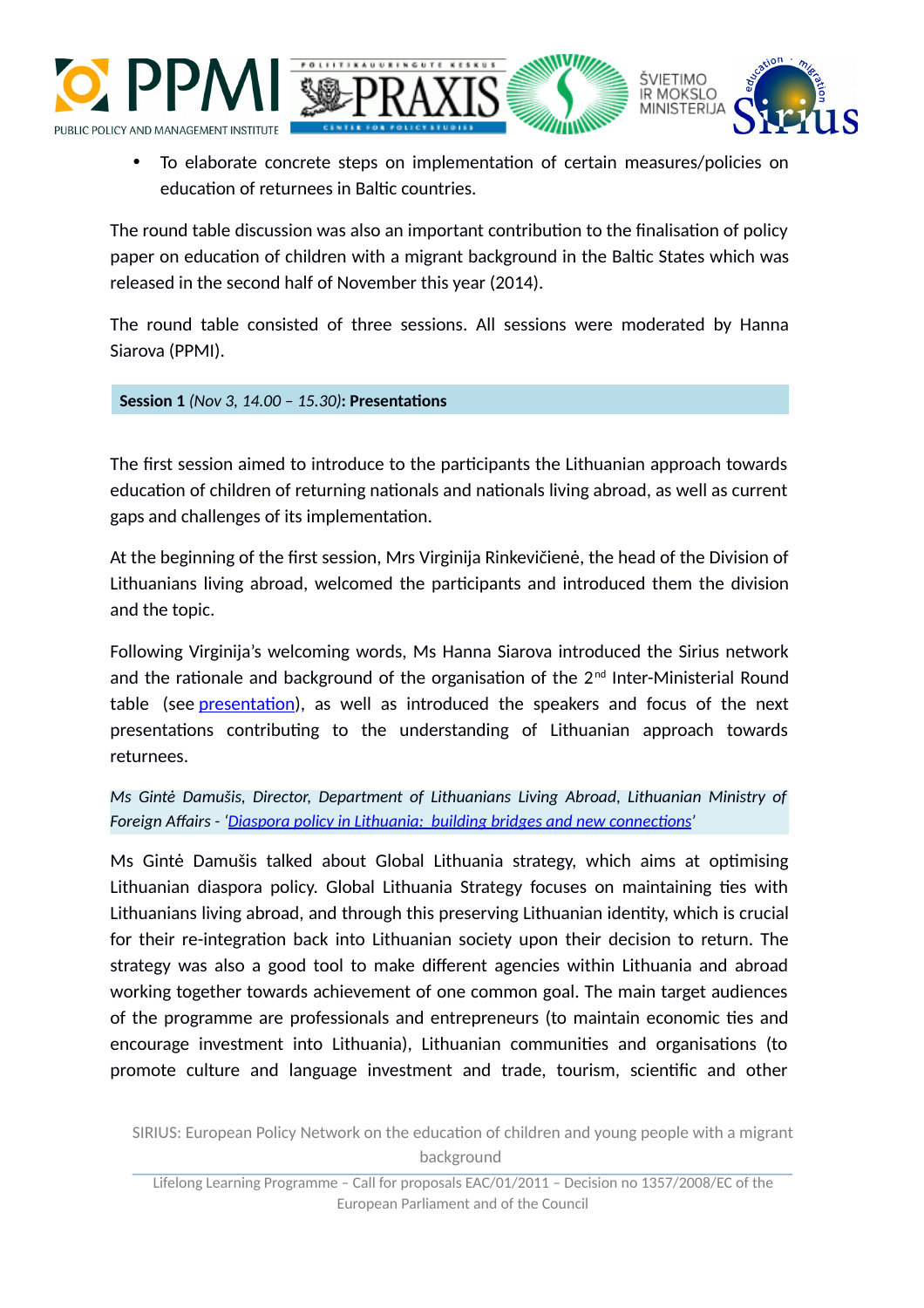



cooperation) and youth (to encourage life-long learning and development). Educational and scholarship programmes are very popular among youth and often are a stepping stone to their relocation or reintegration in Lithuania.

*Ona Čepulėnienė and Marytė Speičienė, Lithuanian Ministry of Education and Science – 'Lithuanian approach to education of children of returning Lithuanian nationals and Lithuanian living abroad'*

Further, Ona Čepulėnienė and Marytė Speičienė presented specific strategies of the Ministry of Education and Science on providing education for Lithuanian children living abroad in order to facilitate their re-integration into Lithuanian schools when they return.

### *Education of Lithuanian diaspora abroad*

Ministry of Education is responsible and funding Lithuanian education centres abroad, both formal schools and non-formal centres (like Sunday schools) established by communities and associations of teachers. Non-formal education of Lithuanians living abroad was transferred under the responsibility of MoE in 2013 (before it was the area f Ministry of Foreign Affairs). Ministry of Education is closely cooperating with Ministry of Foreign Affairs within Global Lithuania strategy and participates in the inter-agency action plan.

Ministry of education is fully responsible for supporting Lithuanian schools abroad (e.g., sending teachers and paying their salaries, providing CPD opportunities for teachers, supplying text books and other learning materials). MoE also organises (and sponsors) joint projects between schools – to strengthen partnerships (creating websites, acquiring teachers materials, teacher training). Teachers and pupils are also invited to summer camps in Lithuania.

Children abroad (especially those whose families plan to come back to Lithuania) have a possibility to obtain distant education from Lithuanian school (in Lithuania 5 general schools have the possibility to teach children from abroad using Moodle distant learning system). The main focus of this learning is Lithuanian language and history. This also facilitates re-integration.

*Education of returning Lithuanians in Lithuania*

SIRIUS: European Policy Network on the education of children and young people with a migrant background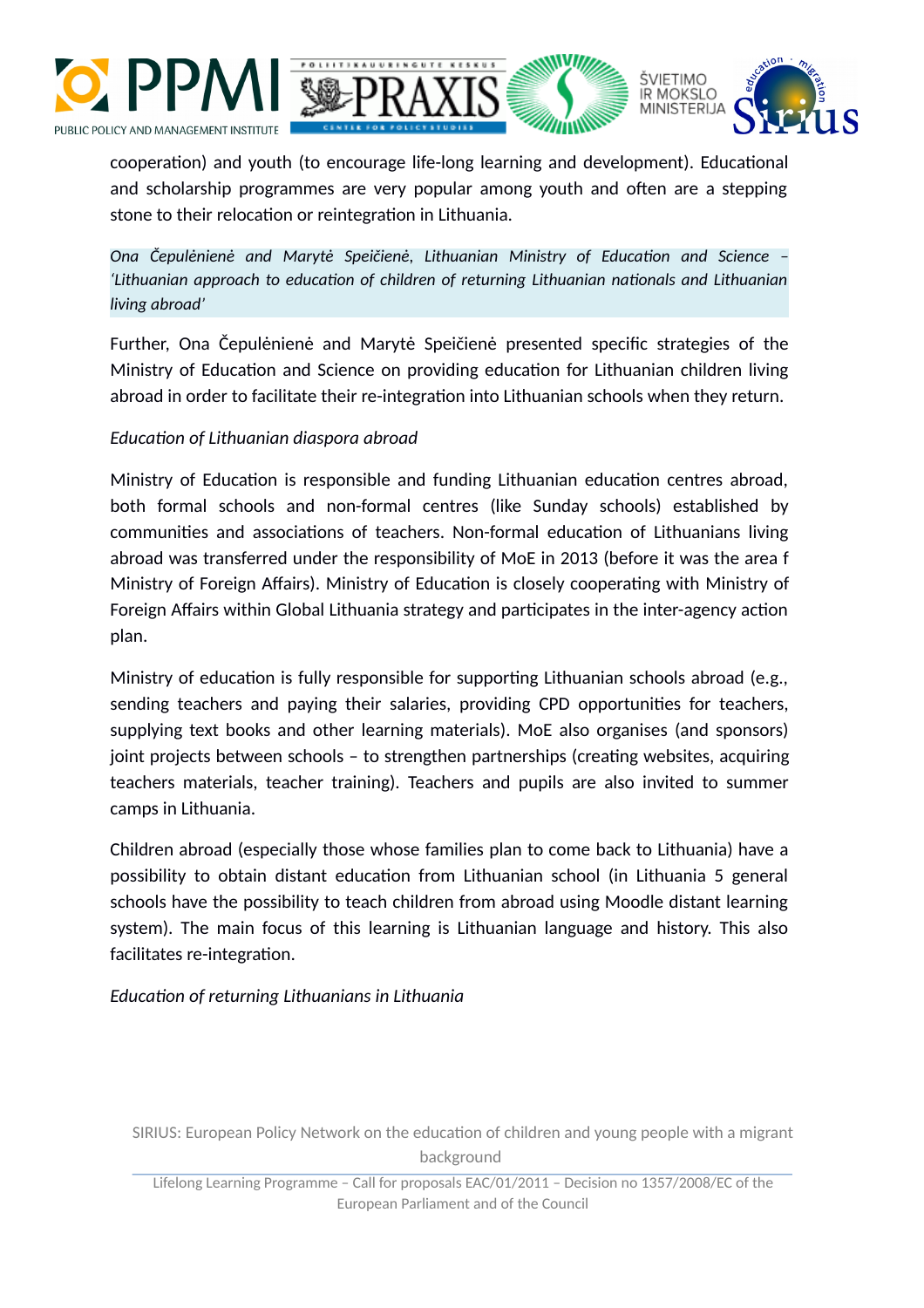



The approach to integrate children of returnees in Lithuania is less systematic. First of all, there is lack of consistent data collection and information on the actual number of returning Lithuanian children in schools across Lithuania.

The state policy foresees an additional 30% of funding to the regular pupils' basket for each returnee, if he/she spent more than one year abroad. However, the number of funding applications cannot serve as an indicator for a number of returnee pupils in the country, since, firstly, not all the schools are applying for funding and, secondly, the funding statistics does not disaggregate applications based on nationality (new immigrants are also entitled for 30% extra funding for the regular pupils' basket).

Among other measures applied in Lithuania there is language support. There are a number of schools in Lithuania (such as Lietuviu Namai) that offer qualified language support through integration classes and/or groups for returnees that do not speak fluent Lithuanian. In addition, education plan foresees three extra hours in the curriculum for teachers to devote targeting children's additional needs. In Lithuania, for instance, there is no systematic preparation of language teachers working with non-Lithuanian speakers, with the exception of scarce random workshops and projects. A good practice example is t h e *Lituanistic* model for education being developed in cooperation by research and practitioners to support teachers dealing with diversity (mainly returnee pupils and new immigrants) through the online platform and methodological material.

*Irma Budginaite, PPMI - 'Preliminary research results on measures used to integrate children of returning Lithuanians: returnees' and teachers' perspectives'*

Irma Budginaite presented the preliminary results of the research project<sup>[1](#page-3-0)</sup> currently carried out in Lithuania, which aims (among others) to assess the state of integration of returnees' children in Lithuanian schools and the effectiveness of the applied measures. The main messages of the presentation were:

 Lack of reliable data. It is difficult to track returning Lithuanians, as many of them do not declare their moving. In addition, as was already mentioned by MoE schools do not collect the data on returning children.

SIRIUS: European Policy Network on the education of children and young people with a migrant background

<span id="page-3-0"></span><sup>1</sup> -The research project 'Friends or Foes: The Integration of Return Migrants into the Labour Market and Society in Lithuania (Lithuanian Research Council, 2013–2015)' is being carried out by Public Policy and Management Institute. Main data collection methods used: survey of overall population, returnees, municipalities and schools; interviews with teachers, social workers and parents.

Lifelong Learning Programme – Call for proposals EAC/01/2011 – Decision no 1357/2008/EC of the European Parliament and of the Council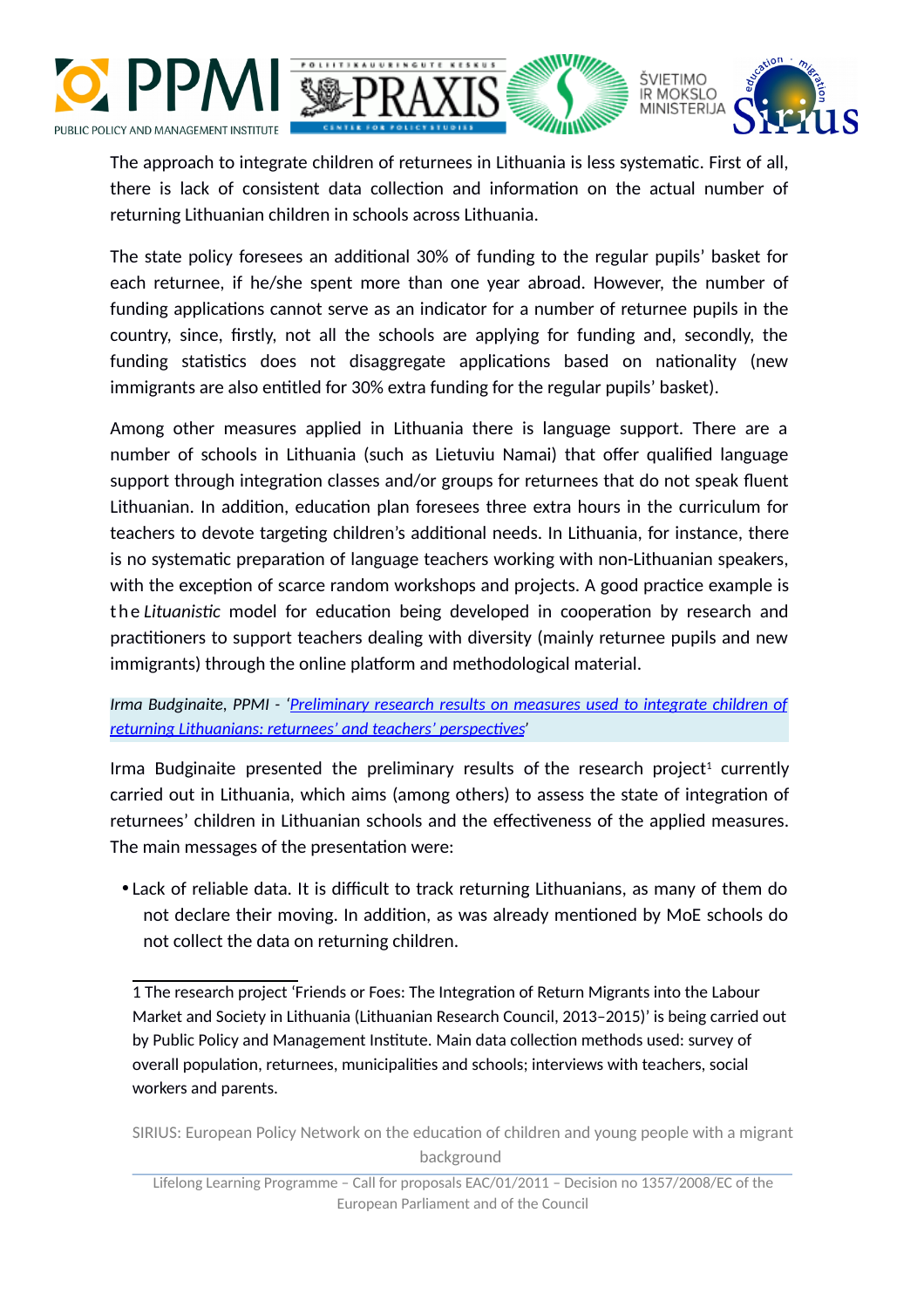



ŚVIETIMO **IR MOKSLO MINISTERLIA** 

- Interestingly, big part of those who are coming back settle in small towns and villages, from which they originate. It means that children are also placed into small schools, which are less prepared for diversity.
- Half of those coming back did not know about the measures that MoE is implementing. But those who used the programmes were satisfied. According to the research results parents and children face different situations (but positive and negatives (challenges and confrontations) at school.
- There are additional challenges for teachers, which are not addressed yet. E.g., teachers do not use the advantages (e.g., language) of those coming back. The planning procedures is not optimised yet (e.g., application for financial support through pupils' basket is planned in spring, but many pupils can come right before September and therefore, schools may not receive additional funding for this year).

In the end of her presentation, Irma emphasized that Interviews and focus groups is still exploratory research. If one wants to help evidence-based policy there is a need for official data on returnees' children. In many cases additional funding is not requested (so the applications for additional funding does not represent the actual number). The major difficulty is that children are dispersed across Lithuania (1-2 children per school). Teachers need methodological guidance, trainings, and the programmes available (e.g., Lituanistic model) do not always reach remote schools and villages which face the greatest challenges.

#### **Session 2** *(Nov 3, 15.50 – 17.30)***: Reflections**

Following presentations on Lithuanian approach towards integration of returning nationals, representatives of two other Baltic states reflected on their national strategies in the area of returnees' policies.

#### *Estonia*

The current estimate of Estonians living abroad is 150 – 200,000 people. Estonia has also developed some measures that could potentially facilitate pupils' transition to the Estonian education system (Compatriots' programme, the first edition started in 2004). Compatriots' programme is not as wide as Global Lithuania (there is no professional and

SIRIUS: European Policy Network on the education of children and young people with a migrant background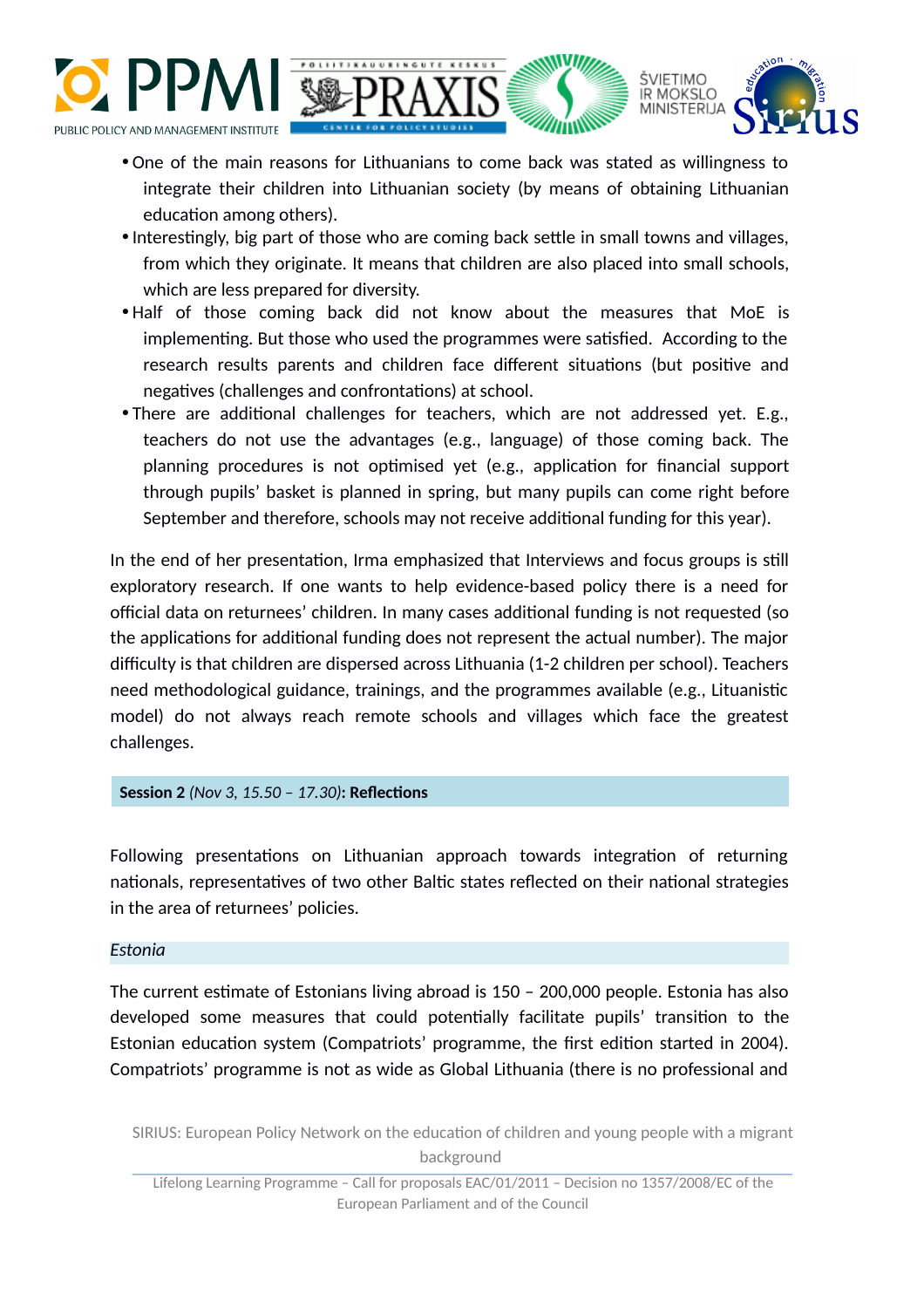



economic aspect). The main focus is education, which emphasise the learning of Estonian language abroad and teacher training (roughly there are about 100 Estonian teachers in about 80 schools abroad). The measures include: e-course called Keeleklikk designed to introduce Estonian history and culture, and support independent learning of the Estonian language at B level (supporting languages English and Russian). The Estonian diaspora programme also finances language and culture camps which introduce Estonia to young Estonians residing abroad (13–18 year olds). Participation in these camps can be helpful for smoother transitions into the Estonian education system. Another good example is a 10-hour Estonian language e-course for children aged 6–10 living outside Estonia based on the national curriculum. This free course is designed to maintain and develop the Estonian language skills among the community that resides temporarily abroad. The systematic study of the Estonian language, primarily targeted to children who may return to Estonia and wish to continue their education in Estonia, is offered by Miskike tutor paid service. Lessons with a tutor take place using Skype and a special interactive study platform with the aim of a child's Estonian language skills to correspond to the level of Estonian schools.

The Ministry at the moment is carrying out the survey on how the previous editions of Compatriots' programmes implemented in order to receive the feedback from the users.

#### *Latvia*

In Latvia, current political initiatives to target the problem of depopulation are devoted to re-emigration programmes, mainly targeting the Latvian nationals who have emigrated since the year 2000. In 2013 the Ministry of Economics of Latvia in collaboration with other ministries, NGOs and social partners developed a "Re-emigration Support Plan 2013–2016" to attract the return of at least 120,000 Latvian nationals by 2030. However, this plan is hardly realistic due to the unfavourable economic situation in Latvia at the moment. Among eight main support measures, two are focused on the Latvian language learning (support for learning Latvian after returning to Latvia for all family members of Latvian nationals, e.g. in Sunday schools; however, the half of the teachers in those schools are not professionals, but regular Latvian emigrants who would like to contribute to the preservation of Latvian culture, but the teacher have possibility to receive training courses from MoE), and (re)integration of returnees' children into the national education system (support for school children who return, to introduce to the Latvian education system (lasts for about half a year) and support to their parents – improvement and broadening of existing support mechanism). As the return policy is still at the

SIRIUS: European Policy Network on the education of children and young people with a migrant background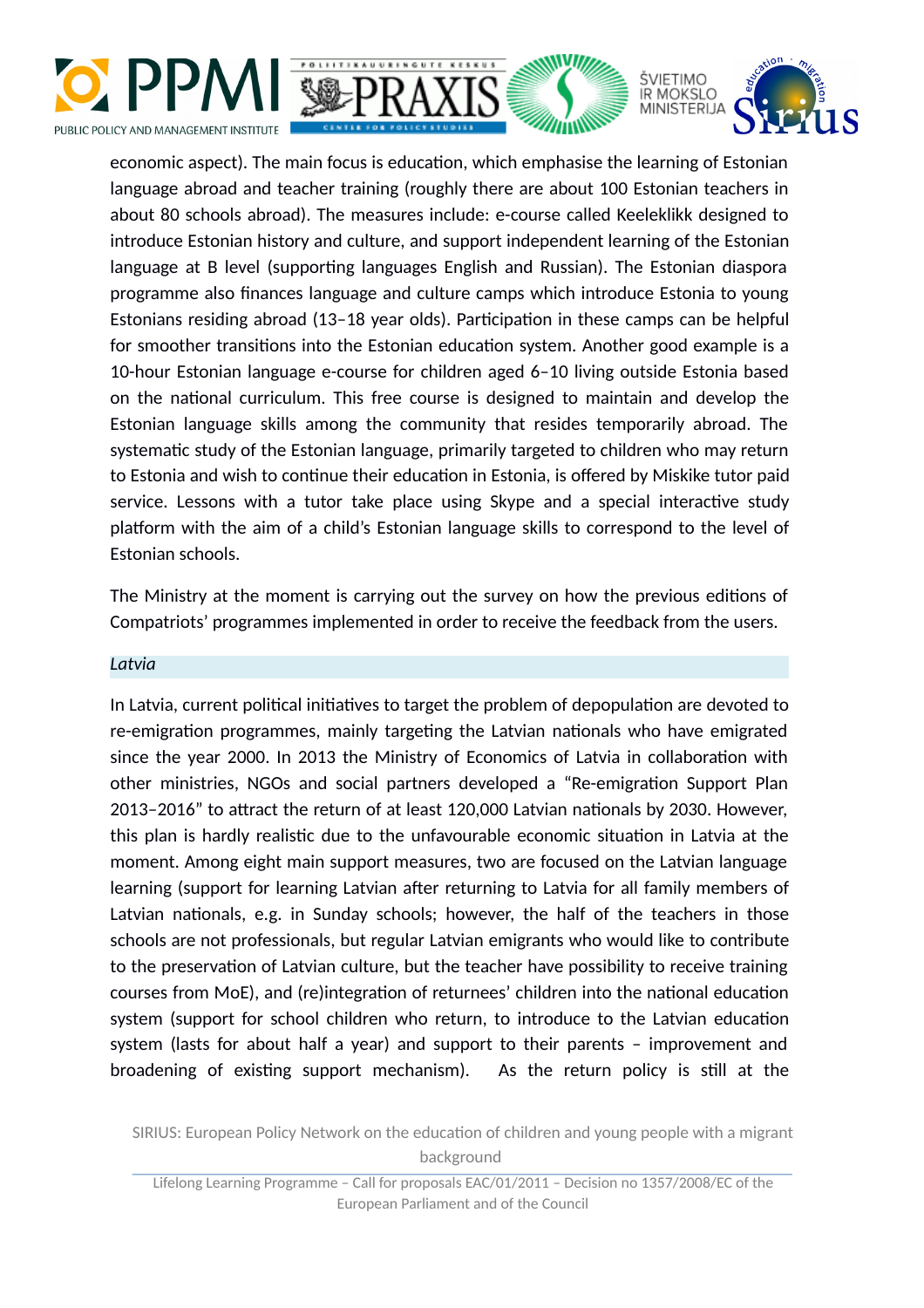



development stage in Latvia, it is too early to evaluate any achieved goals and functionality of initiated actions.

The first day ended with the reflections of teachers on their experiences and good practices on working with returning nationals. The main challenges emphasized by teachers seconded the problems already voiced by the presenters and included:

- It is easier to re-integrate older pupils who have already studied in Lithuania before or at least those who use Lithuanian language at home;
- Differences in expectations of parents and teachers. Parents have a lack of understanding of diversity in the classroom.
- Lack of training for teachers on dealing with diversity.
- Difficulty to incorporate the knowledge of returning pupils that they obtained in foreign country. It all depends on the initiative of particular teachers.

**Session 3** *(Nov 4, 9.00 – 11.00)***: Discussion 'Towards an inclusive policy approach in education of returning nationals'**

The session started with presentation of the research group from Vitautas the great University (Dr Lina Kaminskiene and Arvydas Matuzonis) on the good practice model of building capacity of teachers dealing with returnees and nationals living abroad – Lituanistic model. The project aims to create a teacher handbook for teachers how to deal with different pupils – this includes materials, practices, and guidelines for teacher of Lithuanian as a foreign language. This also may solve the problem of incidental immigrant enrolment at school. When a teacher feels a necessity he/she can just apply to the programme and receive necessary support. Project is devoted for teachers teaching Lithuanian language for foreigners or Lithuanian children who are coming back from foreign countries and those who live abroad. The project has also created an online platform where teachers can share and exchange their practices. However, during project implementation teachers faced additional challenges that would need further training and solutions. Another issue was dissemination strategy – many remote schools were not aware of the project and training possibility and therefore, did not participate. The participants agreed that the model is useful and has lots of potential in the future, provided that it reaches more schools and teachers.

SIRIUS: European Policy Network on the education of children and young people with a migrant background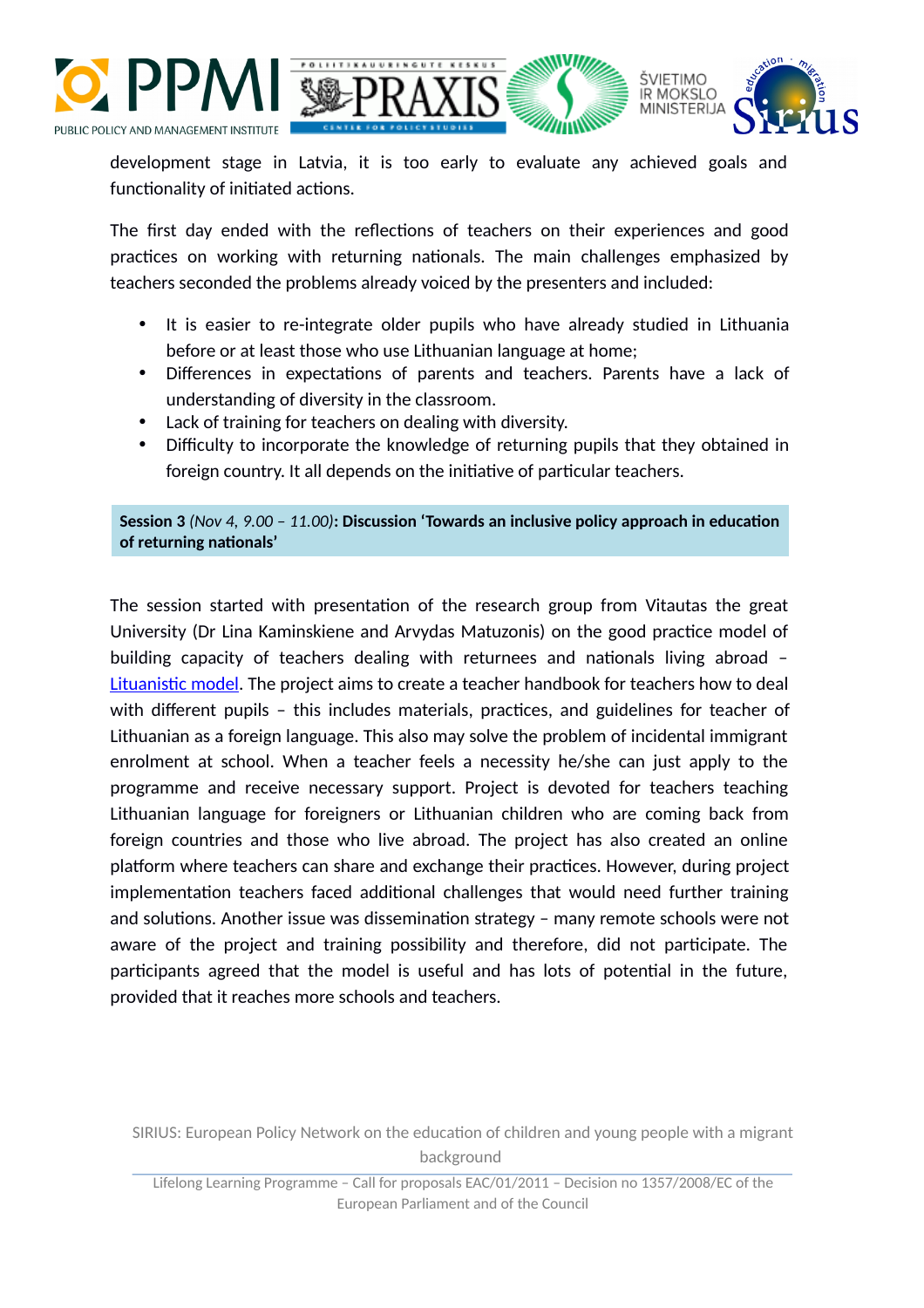



The presentation was followed by the discussion on how the inclusive policy approach towards integration of returning nationals should look like and what are the areas and ways for Baltic countries to work together building this approach.

The discussion was held in two small groups, where participants attempted to answer a set of questions:

*How would you modify/improve your country's approach towards integration of returning nationals? What parties and levels should be involved? What would be their role? Can we introduce joint Baltic approach? What would be the first steps for joint Baltic action? What would be the advantages and risks?*

The results of the group discussions are presented below.

|                  | <b>Group 1</b>                           | <b>Group 2</b>                             |
|------------------|------------------------------------------|--------------------------------------------|
| Baltic approach  | - Definition of returnees in the law (to | -Central system needs to be introduced     |
| towards          | make the basis for policy measures       | which includes both establishing           |
| integration of   | and financing);                          | partnership with returnee families         |
| returning        | - Forming the sense of identity (e.g.,   | before their departure (so they become     |
| nationals        | as foreseen in 'Global Lithuania');      | aware of the opportunities upon their      |
|                  | - Using language advantages of           | return and maintain contact) and           |
|                  | returnees:                               | guidelines for families upon their return  |
|                  | - Central guidelines for schools with    | -The systematic approach has to involve    |
|                  | flexibility to adjust them $-$ system of | many various actors and set family as a    |
|                  | competent schools.                       | primary beneficiary in the heart of the    |
|                  |                                          | system                                     |
| Levels and       | School level - managing parents' and     | -A supportive school environment is the    |
| parties involved | teachers' expectations; teacher          | key to establish good contact between      |
|                  | networks and exchanges.                  | school staff and returnee family           |
|                  | System level - support systems for       | -One option is to have specific schools as |
|                  | schools; practical solutions - methods   | competence centres; the experience         |
|                  | and trainings for teachers.              | should be spread among school              |
|                  |                                          | colleagues                                 |
|                  |                                          | -Teacher in-and pre-service training have  |
|                  |                                          | to be connected and include                |
|                  |                                          | multicultural competence foundation        |
|                  |                                          | -Educational counselling system has to     |
|                  |                                          | be flexible and target the needs of        |
|                  |                                          | returnee families among others             |

SIRIUS: European Policy Network on the education of children and young people with a migrant background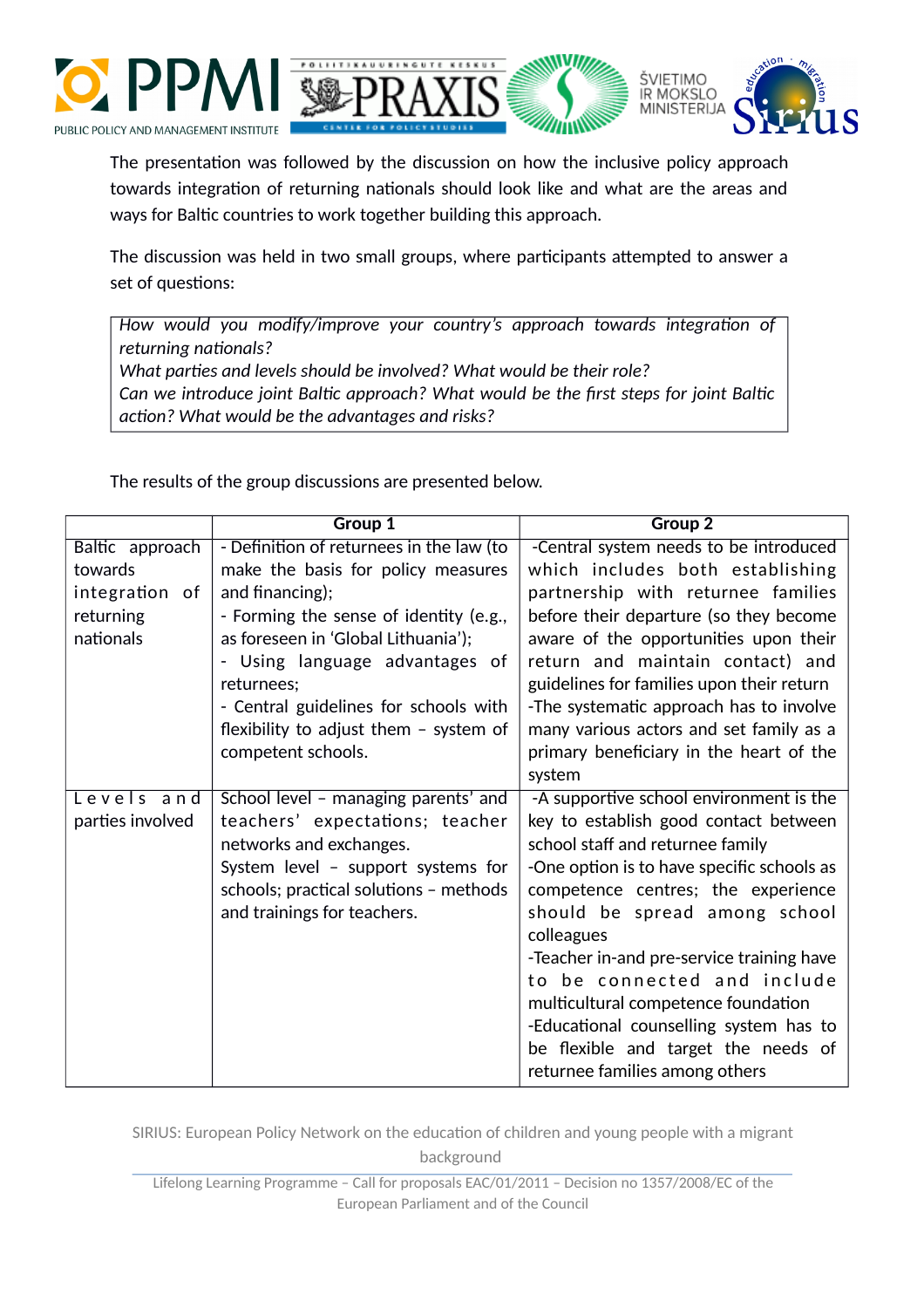



| Format of joint | -Communication - round tables on        | -Baltic partnership on state policy level, |
|-----------------|-----------------------------------------|--------------------------------------------|
| Baltic action   | good practices and experiences;         | but also on local government and school    |
|                 | -Baltic discussions on specific topics, | level to learn from various measures and   |
|                 | brainstorming;                          | best practice and possibly create new      |
|                 | -Project-based cooperation - pre-       | initiatives together                       |
|                 | service training model (project         | -Facilitation of teacher exchange in the   |
|                 | between universities); Baltic           | <b>Baltic States</b>                       |
|                 | languages qualifications abroad         | -Cooperation in teacher pre- and in-       |
|                 | (bilateral cooperation).                | service training between the Baltic        |
|                 |                                         | <b>States</b>                              |

After the discussions the participants had a chance to walk around the school ['Vilnius](http://www.lietuviunamai.vilnius.lm.lt/index_files/eng_info.htm) [Lithuanian House'](http://www.lietuviunamai.vilnius.lm.lt/index_files/eng_info.htm) (Vilnius Lietuviu namai) and get to know the school's approach towards education of returning Lithuanians. Lietuvu Namai (English: Lithuanian House) was a special school and the first measure to integrate returning Lithuanians established as far back as 1990 with an intensive focus on Lithuanian language instruction and teaching Lithuanian culture and history. Originally the school served the needs of children of Lithuanian exiles and political prisoners during the Soviet times. Now the Lithuanian house is open to all children of Lithuanian origin coming or returning to Lithuania and offer Lithuanian language support in integration classes.

### **Closing remarks**

The second day ended by a round of feedback and further expectations of participants. Latvian and Estonian participants were interested to learn Lithuanian experience and get familiar with specific Lithuanian practices on integration of returning nationals, which could become inspirational ideas for the neighbouring countries. The participants agreed that it is a good approach to continue sharing ideas and experience between three countries in the format of Baltic round tables, and bring new knowledge and plans back to their institutions and circles. It is important to continue dialogues between different actors and levels: schools, teachers, and universities, agencies responsible for in-service teacher training and policy makers, as all of these actors together contribute to the development of inclusive education and construction of the systems of competent schools.

The next round table will take place in Tartu, Estonia on the  $27-28<sup>th</sup>$  of January, 2015. The aim of this round table is to learn and exchange knowledge on educational counselling approach and services that support newly arrived immigrants. In addition

SIRIUS: European Policy Network on the education of children and young people with a migrant background

Lifelong Learning Programme – Call for proposals EAC/01/2011 – Decision no 1357/2008/EC of the European Parliament and of the Council